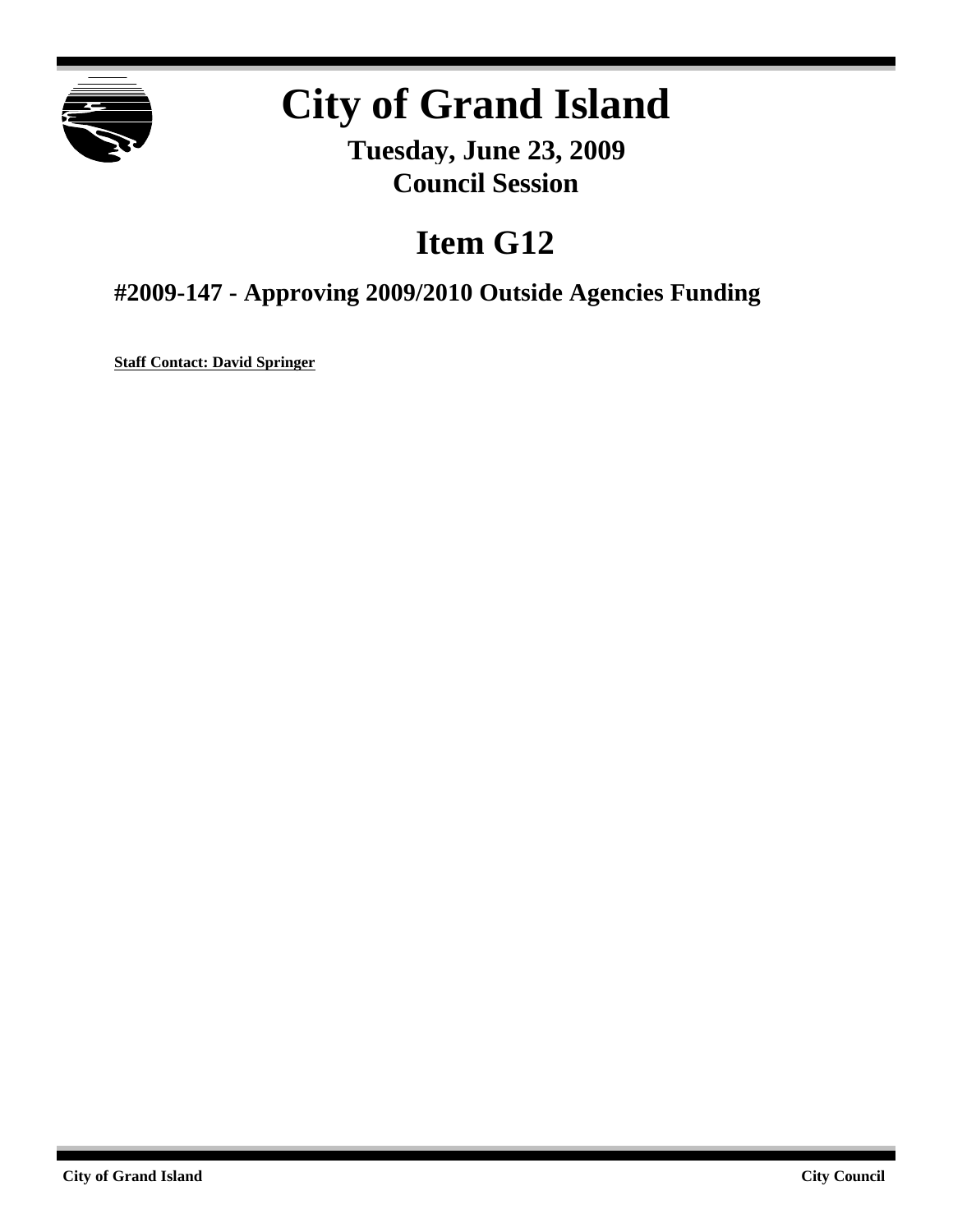# **Council Agenda Memo**

| From:           | Dave Springer, Finance Director                |
|-----------------|------------------------------------------------|
| <b>Meeting:</b> | June 23, 2009                                  |
| Subject:        | Approve 2009-2010 Funding for Outside Agencies |
| Item $#$ 's:    | $G-12$                                         |
| $Presenter(s):$ | Dave Springer, Finance Director                |

#### **Background**

At the June 16, 2009 study session, the funding for Outside Agencies was discussed. Agencies briefly outlined their programs and need for city support.

### **Discussion**

Council agreed to a proposal suggested last year, that the funding for charitable organizations be reduced to zero over a five year period from the 2009 funding level. The Health Department and Clean Community Systems would be funded as requested. The Convention and Visitors Bureau and Multicultural Coalition should be considered for inclusion with Agencies with Working Relationships with the City and contracts or inter-local agreements be researched. The reason that all of these entities are presented to council, is that there is no agreement in place which sets a funding amount.

### **Alternatives**

It appears that the Council has the following alternatives concerning the issue at hand. The Council may:

- 1. Approve the recommendation for Outside Agency funding.
- 2. Modify the request to meet the policy direction of the Council.
- 3. Postpone the issue to a future date.

### **Recommendation**

City Administration recommends approval of the funding as presented.

### **Sample Motion**

Move to approve the Outside Agency funding for incorporation into the 2009-2010 budget.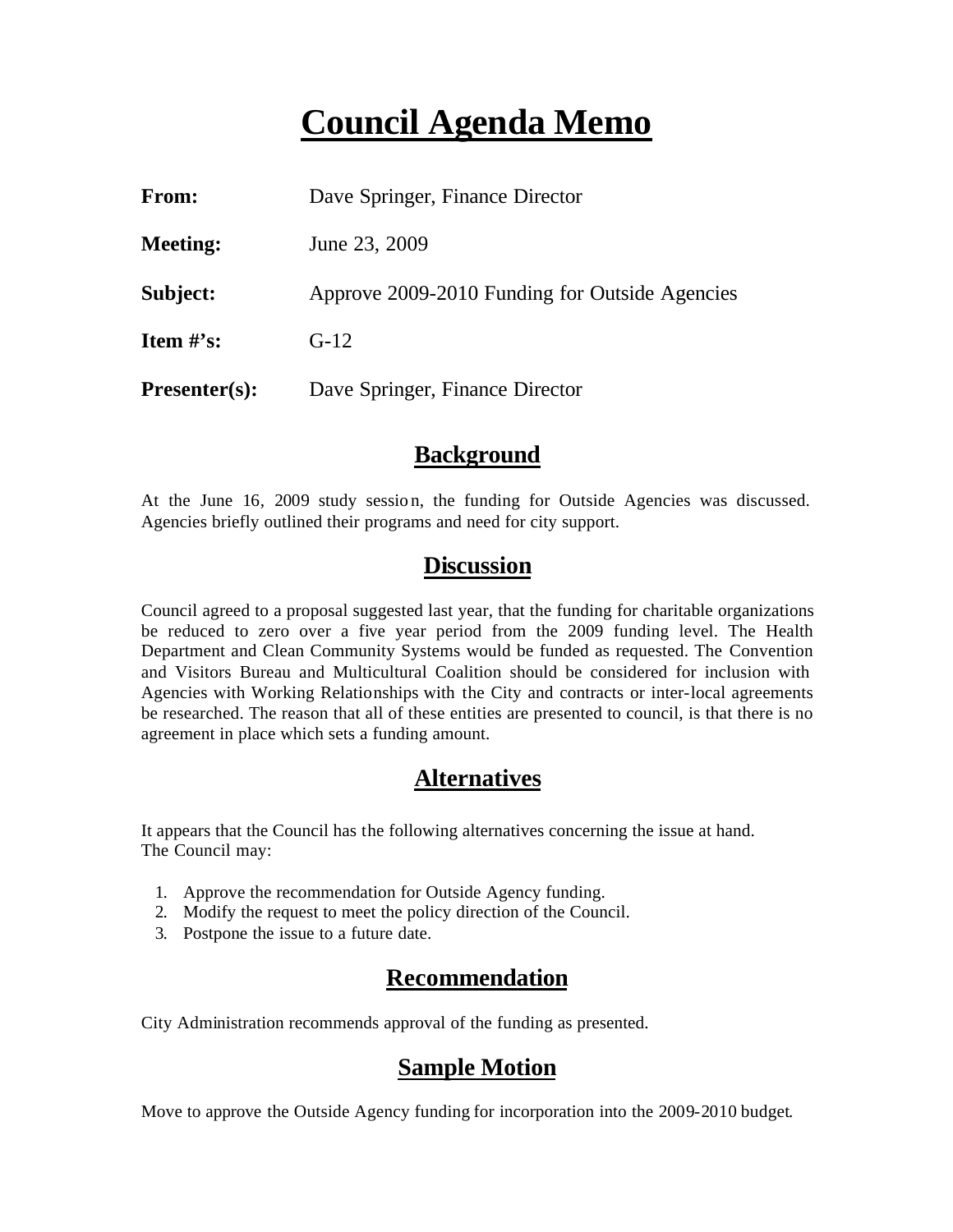#### **OUTSIDE AGENCY FUNDING**

| <b>ORGANIZATION</b>                                                                                         |    | 2006          |              | 2007          | 2008          | 2009          | 2010             | <b>ADMINISTRATION</b>   |  |
|-------------------------------------------------------------------------------------------------------------|----|---------------|--------------|---------------|---------------|---------------|------------------|-------------------------|--|
|                                                                                                             |    | <b>FUNDED</b> |              | <b>FUNDED</b> | <b>FUNDED</b> | <b>FUNDED</b> | <b>REQUESTED</b> | <b>RECOMMENDATION</b>   |  |
| Hope Harbor                                                                                                 |    | 4,500         | \$           | 4,500         | \$4,500       | \$4,500       | \$4,500          | \$3,600                 |  |
| <b>Convention and Visitors Bureau</b>                                                                       |    | 10,000        | \$           | 10,000        | \$10,000      | \$10,000      | \$15,000         | \$8,000                 |  |
| <b>Council for International Visitors</b>                                                                   |    | 1,000         | \$           | 1,000         | \$1,000       | \$1,000       | \$1,000          | \$800                   |  |
| Crisis Center                                                                                               | \$ | 12,000        | $\mathbb{S}$ | 12,000        | \$12,000      | \$12,000      | \$13,000         | \$9,600                 |  |
| G. I. Dive and Rescue Team - Trailer                                                                        | \$ | 2,000         | \$           | 2,000         | \$0           | \$0           | \$0              | \$0                     |  |
| Retired and Senior Volunteer Program (RSVP)                                                                 | \$ | 10,000        | \$           | 10,000        | \$10,000      | \$10,000      | Note:            | \$0                     |  |
| Senior Citizens Industries, Inc.                                                                            | \$ | 15,000        | \$           | 15,000        | \$15,000      | \$15,000      | \$15,000         | \$12,000                |  |
| <b>Multicultural Coalition</b>                                                                              | \$ | 10,000        | \$           | 10,000        | \$10,000      | \$10,000      | \$10,000         | \$8,000                 |  |
| Izaac Walton Kids Fishing Derby                                                                             | \$ | 2,000         | \$           | 2,000         | \$2,000       | \$2,000       | \$2,000          | \$1,600                 |  |
| <b>Grand Island Sports Council</b>                                                                          |    |               |              |               |               |               | \$100,000        | \$0                     |  |
| Central Nebraska Ethnic Festival<br>(Temporary office space and postage)                                    |    |               | \$           | 198           | \$212         | \$450         | \$300            | \$300                   |  |
| Totals                                                                                                      |    | 66,500        | \$           | 66,500        | 64,712<br>\$  | 64,950<br>\$  | 160,800<br>\$.   | $\mathcal{S}$<br>43,900 |  |
| Note: The DSVD Dreamen closed on March 21, 2000 and returned $\&$ 6.667 in upgrant graph manies to the City |    |               |              |               |               |               |                  |                         |  |

 **Note: The RSVP Program closed on March 31, 2009 and returned \$6,667 in unspent grant monies to the City.**

#### **AGENCIES WITH WORKING RELATIONSHIPS WITH CITY DEPARTMENTS**

|                                    |    | 2006          |    | 2007          |               | 2008          |          | 2008          |              | 2009    | <b>ADMINISTRATION</b>           |           |
|------------------------------------|----|---------------|----|---------------|---------------|---------------|----------|---------------|--------------|---------|---------------------------------|-----------|
| <b>ORGANIZATION</b>                |    | <b>FUNDED</b> |    | <b>FUNDED</b> |               | <b>FUNDED</b> |          | <b>FUNDED</b> |              |         | <b>REQUESTED RECOMMENDATION</b> |           |
| Central Nebraska Health Department | S. | 135,000       | S. | 125,000       | <sup>\$</sup> | 120,000       | S        | 120,000       | S –          | 120,000 |                                 | \$120,000 |
| <b>Clean Community Systems</b>     | \$ | 20,000        | S. | 20,000        | \$.           | 20,000        | S        | 20,000        | <sup>S</sup> | 20,000  |                                 | \$20,000  |
| <b>Totals</b>                      |    | 155,000       |    | 145,000       | S.            | 140,000       | <b>S</b> | 140,000       |              | 140,000 | \$140,000                       |           |
| <b>TOTAL OUTSIDE AGENCIES</b>      |    | 221,500       |    | 211,500       | \$            | 204,712       | -SS      | 204,950       |              | 300,800 | \$                              | 183,900   |